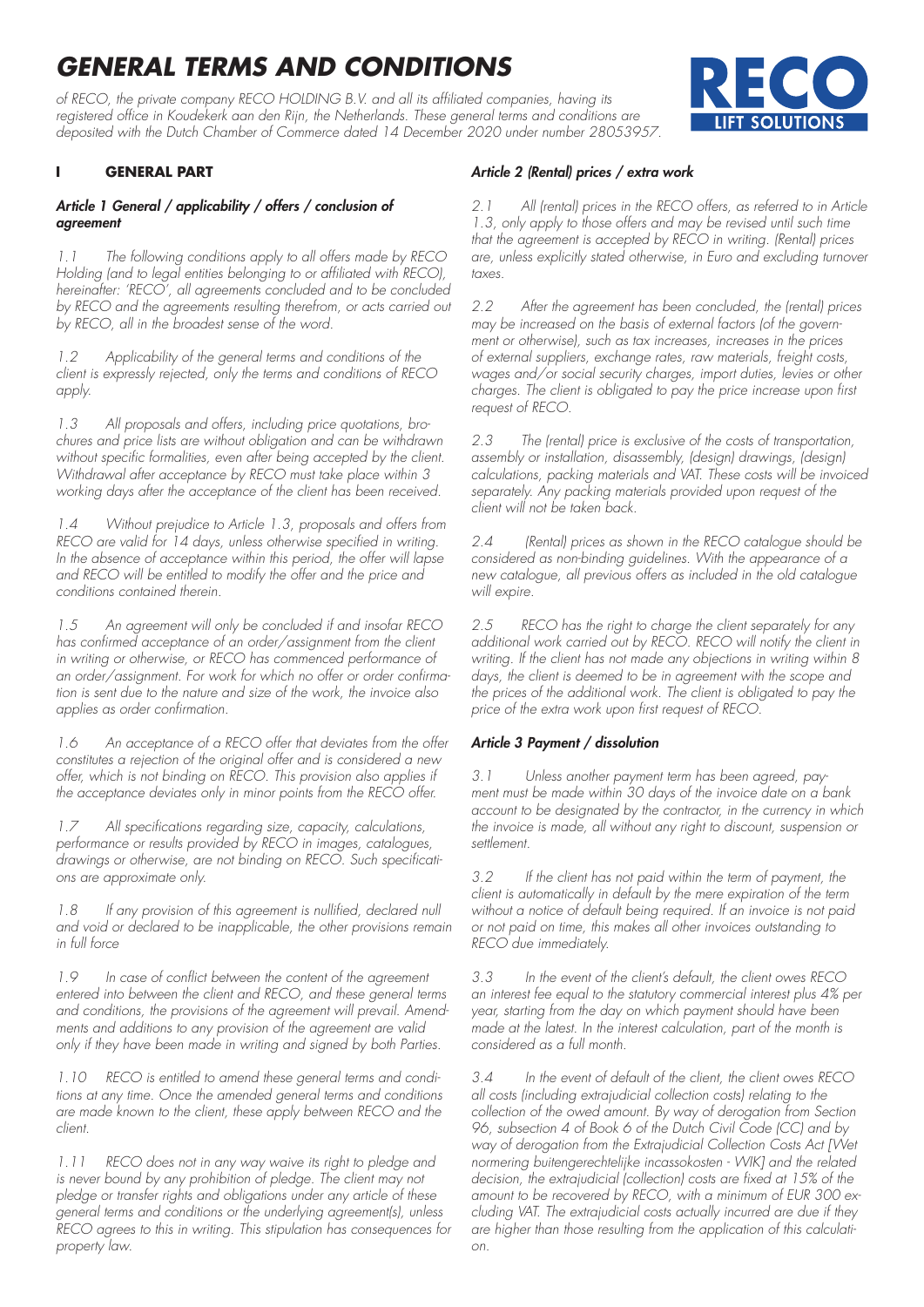*3.5 Payments will first be deducted from the collection costs, subsequently from the payable interest and after that from the principal sum. If the client has failed to pay several invoices, payment - with due observance of the stipulations of the preceding sentence - is first deducted from the oldest invoice and subsequently from the next oldest invoice, etc.*

*3.6 In the event of default of the client and in the following cases, RECO is entitled to dissolve the agreement without any judicial intervention, whereby the rights accrued to RECO, as mentioned*  in the previous paragraphs of this article, are unaffected and all *that the client owes or will owe to RECO under the contract, is due immediately, for example if:*

- *(a) a payment period has been exceeded;*
- *(b) the bankruptcy or suspension of payment of the client has been applied for;*
- *(c) an attachment to goods or claims of the client has been levied;*
- *(d) the client (company) is dissolved or liquidated;*
- *(e) the client (natural person) is placed under guar dianship or dies.*

*In addition, the client is obligated to return rented goods immediately (if applicable) and RECO has the right to access the premises and buildings of the client in order to take possession of the rented goods. All costs and damages incurred/suffered by RECO are for the account of the client and must be paid by the client upon first request of RECO.* 

*3.7 RECO will never be liable to any damages to the client as dissolving party.* 

*3.8 RECO is entitled to demand security for fulfilment of the payment obligations, in a manner to be determined by RECO. If the client does not comply with this within the period stipulated by RECO, the client is in default immediately. RECO is then entitled to dissolve the agreement, whereby the client is obligated to compensate for all damage suffered by RECO as a result.* 

#### *Article 4 Drawings / advice / intellectual property / confidentiality*

*4.1 If RECO has to provide advice, drawings, (assembly) calculations, (execution) designs, samples, models, visits, discussions, etc. to the client, RECO is entitled to charge the client for this. The client is obligated to pay these costs upon first request of RECO. The work involves a best efforts obligation, which will be performed by RECO to the best of its ability.* 

*4.2 The client must provide RECO in good time with the information, data and decisions necessary for the performance of*  the activities referred to in Article 4.1. In the event that the client *provides information to RECO, RECO may assume that it is correct and complete when performing the agreement. The client indemnifies RECO against any claim of third parties with regard to the use of advice, designs, calculations, drawings, samples, models, brands, etc. provided by or on behalf of the client. Upon first request of RECO, the client will reimburse the costs incurred by RECO for defence against these claims.* 

*4.3 RECO retains the right of ownership and copyright to all documents issued by RECO to the client, such as designs, images, drawings, diagrams, estimates, works, models etc., even if the client has been charged for them. RECO does not transfer any intellectual property rights to the client in the performance of the agreements. The client is not permitted to remove or change any copyright, trademark, trade name, patent or other rights in the goods delivered or rented.*

*4.4 All information and data, designs, drawings, etc., provided by RECO to the client, in the broadest sense of the word, are confidential. The client is not permitted to make available to third parties any documents, either in original form or in (photo) copies.* *4.5 In the event of a violation by the client of the provisions of Article 4.3, the client owes a penalty of €25,000, payable immediately, without prejudice to the right to claim damages under the law in addition to the fine. The client must return the documents provided by RECO or destroy them upon first request. In the event of a breach of this obligation, the client owes RECO an immediately payable fine of €1,000 per day, without prejudice to the right to claim damages under the law in addition to the fine.*

*4.6 The client indemnifies RECO against any third party claim in respect of an infringement of intellectual property rights. RECO is not liable for any damage suffered by the client as a result of an infringement of intellectual property rights of third parties.*

## *Article 5 Assembly / disassembly work*

*5.1 With regard to assembly/disassembly work to be performed by RECO, RECO and the client may either agree upon a fixed contract sum or an hourly rate according to work performed on a time and expense basis, or settlement in another quantifiable and agreed upon manner.* 

*5.2 The undertaking of assembly/disassembly work is based on performance under normal circumstances during normal working hours (i.e. 5 working days of 8 hours a day). RECO reserves the right to make an additional charge for overtime and other exceptional circumstances of and on the part of the client. Any extra costs incurred as a result of changes in safety regulations will be borne by the client. If the work to be performed subject to a fixed contract sum deviates from the specifications issued by the client upon which the contract sum is based, RECO reserves the right to charge the client for the additional costs incurred, plus a reasonable profit margin.* 

*5.3 The client, for its own account and risk, is obligated to provide RECO, when carrying out the assembly/disassembly work, with a (construction) crane or telehandler, including accompanying assistance.* 

*5.4 Subject to written permission of RECO, the client is not permitted to make modifications to the equipment fitted or supplied or to the construction, nor to use the equipment fitted for purposes other than those for which it is intended under the agreement, under penalty of forfeiture of all claims against RECO. The client is obligated to comply in good time and/or in full with the regulations and instructions provided by RECO concerning safety measures, use or maintenance thereof, on penalty of the forfeiture of all claims against RECO.*

*5.5 RECO's planning is a guiding factor in the performance of the assembly and disassembly work and supply and removal of equipment. Unless explicitly agreed otherwise, an indicated schedule is only given approximately. A delay in the schedule does not entitle the client to compensation. Nor is the client entitled to dissolution of the agreement based on this.*

#### *Article 6 Force majeure*

*6.1 RECO is entitled to suspend the performance of its obligations for the duration of a force majeure situation, or to dissolve the agreement in whole or in part by a written declaration, without being obligated to pay any damages.* 

*6.2 Force majeure is also understood to mean a circumstance beyond the sphere of influence of RECO. This includes: (the consequences of) war, mobilisation, civil commotion, natural disasters, disease, floods, transport disruptions, restriction, cessation or suspension of supply by public utilities companies, special or extreme weather conditions, government measures, premature delivery of necessary materials by third parties, intent or gross negligence on the part of auxiliary persons, non-delivery, incomplete and/or delayed delivery by suppliers, import and export bans, measures by Dutch*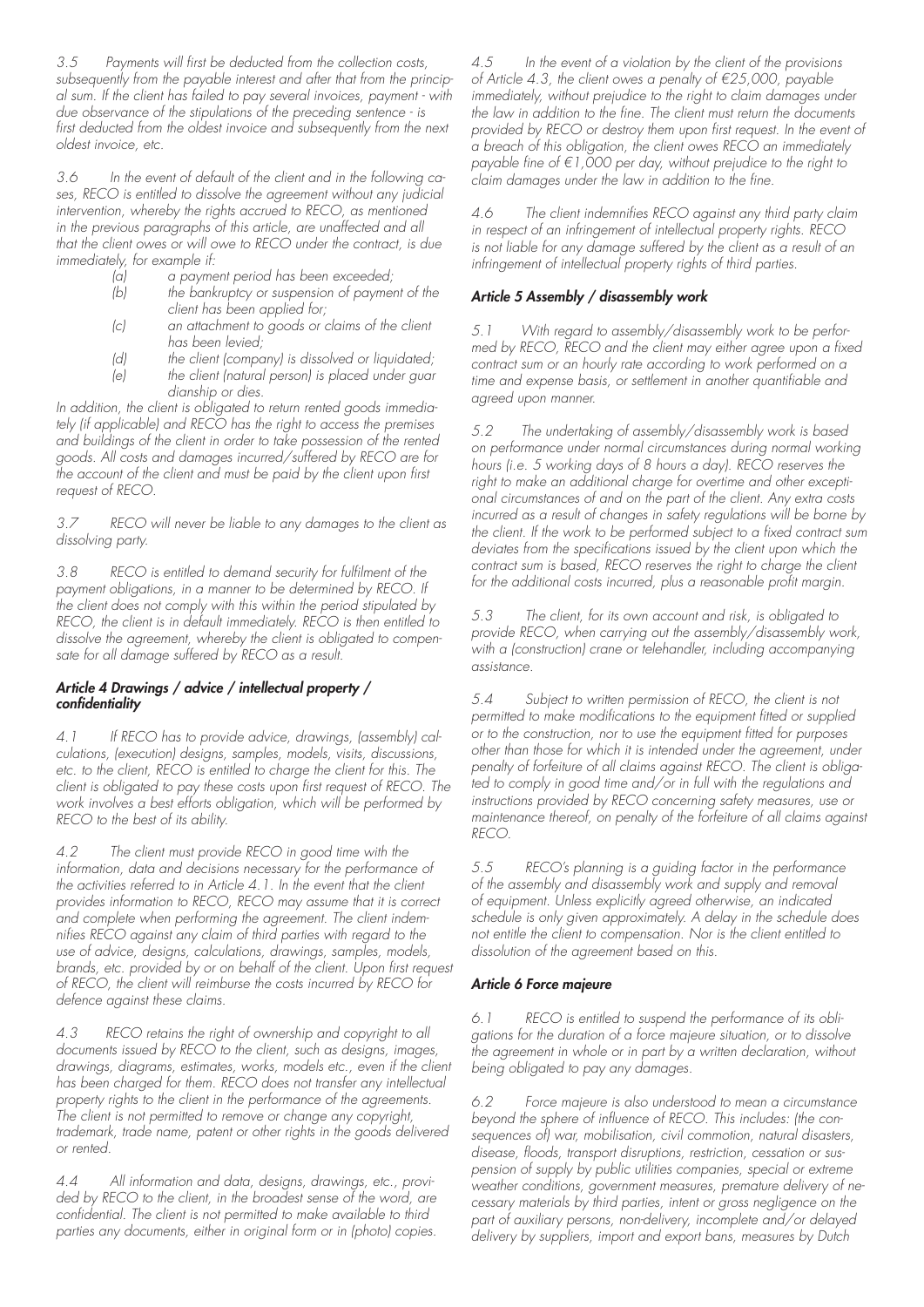*and/or foreign government bodies that make the implementation of the agreement more difficult or more costly than foreseen at the conclusion of the agreement, frost, strike and/or company occupation,*  epidemics, pandemics, traffic disruptions, loss or damage during *transport, fire, theft, disruptions in the supply of energy, defects to machines, all at RECO and third parties, from whom RECO must acquire the necessary purchase equipment or raw materials in whole or in part, and all other causes arisen outside the will and/or action of RECO.* 

*6.3 Force majeure can never be the basis for compensation to the client.*

# *Article 7 Retention of title*

*7.1 All goods delivered by RECO under a sale agreement remain the property of RECO as long as the client has not fulfilled any of the obligations incumbent upon it under the agreement, including the payment of costs, interest, fines and/or damage due. In the event of a rental agreement, rented property, regardless of the duration of the agreement, will remain the property of RECO at all times.* 

*7.2 The client is obligated to ensure that all provided items are recognisable as property of RECO, and to refrain from mixing them*  with or installing them in items belonging to third parties. The client *is not, subject to written permission of RECO, entitled to dispose of, pledge or otherwise encumber to third parties the item subject to a retention of title. This clause has effect under property law.*

*7.3 If and to the extent that RECO cannot invoke the retention of title because ownership has been transferred, for whatever reason, the client is obligated, upon first request of RECO, to establish a right of pledge on the goods for this purpose. In the absence of such a claim, all RECO's claims are immediately due and RECO is entitled to dissolve the agreement without any judicial intervention, without prejudice to the right to compensation.*

*7.4 If RECO has invoked the retention of title, RECO may recover the delivered goods. The client will do or not do all that is necessary or appropriate for this purpose and will cooperate fully, including the right of RECO to access and enter the premises and buildings of the client to take possession of the goods. All costs involved and damages incurred by RECO will be borne by the client.* 

*7.5 If the client, after the goods have been delivered to it in accordance with the agreement, has fulfilled its obligations, the re*tention of title in respect of these goods is invoked again if the client *does not fulfil its obligations under a later agreement.*

# *Article 8 Liability*

*8.1 RECO is never obligated to pay any compensation to the client and others, unless there is intent or gross negligence. RECO is never liable for (any) consequential or business damage, personal injury, delay damage, direct or indirect damage, however called – including loss of profit and loss owing to stoppage – suffered by the client, its subordinates and third parties employed or engaged by it. The client indemnifies RECO against all possible claims of third parties.*

*8.2 If RECO, for whatever reason, cannot rely on the provisions of Article 8.1, liability on any legal basis will at all times be limited to that which is insured by RECO under an insurance which it has taken out for its benefit, but is never higher than the amount paid by this insurance in the relevant case. If, for any reason, RECO cannot rely on the above limitation, the obligation to pay damages will be limited to a maximum of 15% of the total sum of the agreement, excluding VAT. If the agreement consists of parts/partial deliveries, this obligation is limited to a maximum of 15% (excl. VAT) of the order sum of that part/partial delivery.*

*8.3 Any liability will expire after one year from the date of the damage.* 

#### *Article 9 Delivery time / delivery and completion / transfer of risk*

*9.1 Unless explicitly agreed upon otherwise, the stated delivery time/deadline is only an indication and can never be considered as a firm deadline, unless expressly agreed otherwise. A delay in the delivery time/deadline does not entitle the client to compensation. Nor is the client entitled to dissolution of the agreement based on this.* 

*9.2 The client will reimburse all costs and damage suffered by RECO as a result of a delay in the delivery time or execution period which find their cause in relevant circumstances not reported by the client, suspension by RECO, and delay due to additional work. The client indemnifies RECO against any claims of third parties as a result of exceeding the delivery time or execution period.* 

*9.3 Deliveries, delivery times and deadlines, and any new deliveries, may be suspended by RECO as long as the client has not fulfilled the obligations on its outstanding payment commitments.* 

*9.4 Delivery will be made, unless otherwise agreed or RECO decides to another location, ex-works (incoterms 2020) at the premises of RECO in Koudekerk aan den Rijn. From that moment on, the client will bear the risk of the goods being stored, loaded, transported and unloaded. In the absence of a purchase of the delivery by the client, RECO is entitled to charge and invoice to the client any related costs, including storage costs, transport costs and insurance costs.* 

*9.5 RECO and the client may agree that RECO will take care of the transport. The risk of storage, loading, transport and unloading, among other things, will in that case remain with the client as well, who can insure itself against these risks.* 

# *Article 10 Execution / risk / insurance / completion*

*10.1 The client is obligated, at its own expense and risk, to be in possession of the (government) permits and approvals required by*  law or otherwise and will inform RECO of the local regulations in *force in good time.* 

*10.2 The client must take care of all the constructional facilities that are used. The client is obligated to provide RECO technicians and/or employees during work with parking facilities, a site hut and sanitary facilities at the (construction) location.* 

*10.3 If the client fails to fulfil one of the obligations mentioned below, or does not fulfil them on time or in full, this is considered to be a serious shortcoming on ground of which RECO is entitled to invoke (extrajudicial) dissolution of the agreement, whereby all damage suffered by RECO is borne by the client. The client is responsible for ensuring or for arranging at its expense and risk: - that the construction of the building in which the equipment is used, to which the equipment is applied and on which the equipment is mounted is suitable for these uses; - that any drawings and/or specifications and/or instructions which serve as the basis for the work to be carried out are verified by the client and that the measurements and other data specified have been checked for accuracy; - that the client's own regulations and instructions are in possession of RECO within a reasonable amount of time before the start of the work; in default thereof, RECO will not be bound to comply with these regulations and instructions; - that all obstacles located on the (construction) terrain before the start of the agreement will be removed. Obstacles in the form of differences in the level of the ground must be evened out; that the ground is strong enough to bear the construction to be assembled by RECO; - that the location of the assembly/disassembly and performance of the agreement*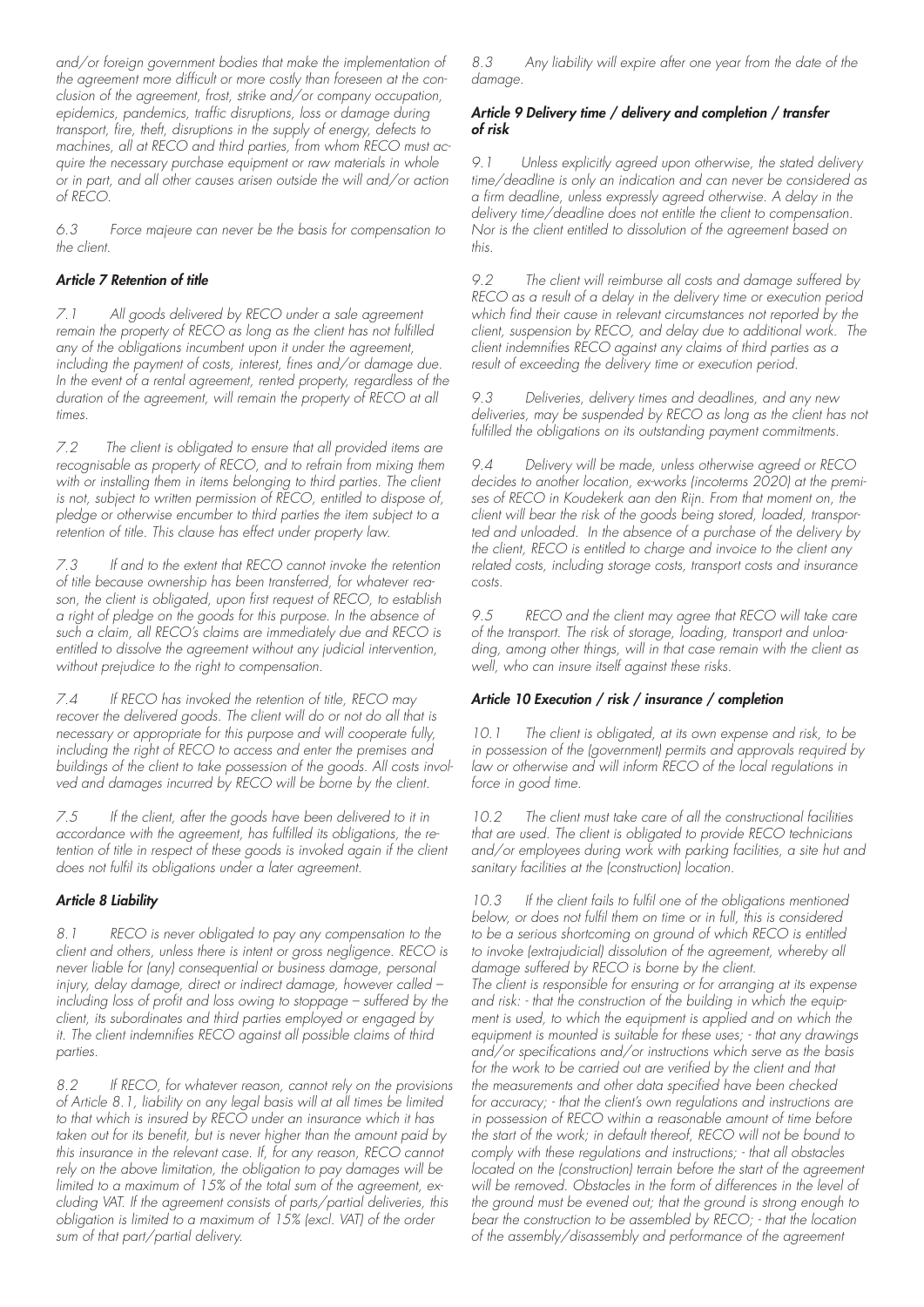*can be reached by RECO's means of transport; - that the client is in possession of all permits and licences required for the assembly/ disassembly and performance of the agreement; - that the client adheres to all valid government regulations, in particular, safety regulations; - that any duties owed, including any sufferance taxes, have been paid and - that any obligatory street fixtures, such as fences and lighting, are installed.*

*10.4 From the moment RECO's equipment and/or goods (such as tools or other materials), and those from third parties engaged*  by *it, have been supplied in whole or in part at the (construction) location or at the place of delivery, the client bears the full risk of damage, theft, misappropriation and loss thereof. The client is obligated to insure itself adequately against these risks.* 

*10.5 The work, equipment and/or construction is deemed to have been completed if approved by the client, if the work, equipment and/or construction or part thereof has been put into service by the client, or after written notice by RECO to the client that the work, equipment and/or construction is ready and the client does not state in writing within 7 days that it has not been approved. The client must give RECO the opportunity to complete the work, equipment and/or construction. The client indemnifies RECO against third parties for damage by the use of parts of the work, equipment and/ or construction already completed.* 

# *Article 11 Complaints*

*11.1 All complaints, including regarding quality, applicability and quantity, must under penalty of forfeiture of rights be sent within 24 hours after delivery of the goods, at least after the defect could reasonably have been established, by registered letter addressed to a director/authorized representative from RECO who appears from the trade register, under penalty of forfeiture of claims in this regard.* 

*11.2 Regulations and instructions provided by RECO to the client regarding the delivered goods, such as loading and unloading, safety measures, assembly, use and maintenance, must be complied with in good time and in full by the client in the absence of which the client loses all claims to RECO.* 

*11.3 The client is not authorised to make changes to the goods delivered by RECO without the approval of RECO, failing which the client will lose all claims to RECO.*

*11.4 Complaints do not relieve the client of its payment obligations towards RECO.* 

#### *Article 12 Warranty*

*12.1 In compliance with the provisions of the Liability article, RECO is responsible for a period of 3 months after delivery and completion for the proper and agreed performance and soundness of the delivered goods. This warranty will never exceed the warranty obligation of the supplier of RECO towards RECO and the reasoning that the supplier offers. Any warranty is limited to rectification of the stipulated defects and does not extend to any compensation of (direct or indirect) damage arising from them, however described.*

*12.2 If the agreed performance has not been properly performed, RECO will, within a reasonable time, make the choice whether it will still perform it properly or credit the client for a proportional* part of the contract sum, to be solely assessed by RECO. In the *event that RECO chooses to perform the performance properly, it will determine the manner and time of performance itself.* 

12.3 RECO is only obligated to put into effect the warranty if the *client has fulfilled all obligations under the agreement.* 

#### *Article 13 Personal data protection*

*13.1 RECO collects and processes information (including personal data) relating to the client and its officers, employees and/ or representatives in connection with the management of the relationship with the client. In this context, RECO is entitled to analyse the personal data to improve its service to the client. RECO is also*  entitled to process the personal data for marketing and other general *purposes in connection with the activities of RECO. The client agrees that RECO will process the personal data for those purposes.* 

*13.2 The client further agrees that RECO will pass on personal data to other participants of the group RECO is part of, wherever in the world. The client also agrees that RECO will disclose personal data to its suppliers or to third parties, if this is necessary to carry out the assignment of the client.* 

*13.3 The client must at all times ensure that it has and continues to have the necessary permission of its officers, employees and representatives in connection with the foregoing.* 

13.4 In connection with the above, the client will indemnify *and hold RECO harmless against and in respect of claims by third parties (including any claims by the above mentioned officials, employees or representatives or the Dutch Data Protection Authority).* 

#### *Article 14 Performance / joint and several liability*

*14.1 RECO is entitled to engage third parties in the performance of the Agreement.* 

*14.2 If different persons and/or companies are assigned in consultation with the client, these are jointly and severally liable for fulfilment of the obligations of the agreement.*

#### *Article 15 Applicable law and competent court*

*15.1 Dutch law applies. Applicability of the Vienna Convention on Contracts for the International Sale of Goods (CISG), as well as any other international arrangement exclusion is allowed of, is expressly excluded.*

*15.2 All disputes, including those which are considered to be such by only one of the parties, with respect to an agreement*  to which these general terms and conditions apply, the resulting *agreements or these general terms and conditions themselves, will be referred for settlement to the competent court authorised in the location of RECO's registered office. RECO may deviate from this jurisdiction rule and apply the legal jurisdiction rules.* 

#### **II ADDITIONAL RENTAL PROVISIONS**

#### *Article 16 Applicability*

16.1 These provisions are applicable in addition to the general part of the general terms and conditions, insofar as they are not *expressly deviated from below, if there is a rental agreement (with RECO as the lender and the client as the borrower).* 

#### *Article 17 Rental period*

*17.1 The rental period is documented in the rental agreement.*

*17.2 This rental period commences:*

*a. at the time the rented item leaves the RECO premises or office location, if the client picks up the rented item;* 

*b. at the time the rented item is delivered to the client, if RECO delivers the rented item to the client;*

*and ends at the time the rented item, including all related documents, parts and accessories, has been returned to and received by RECO.*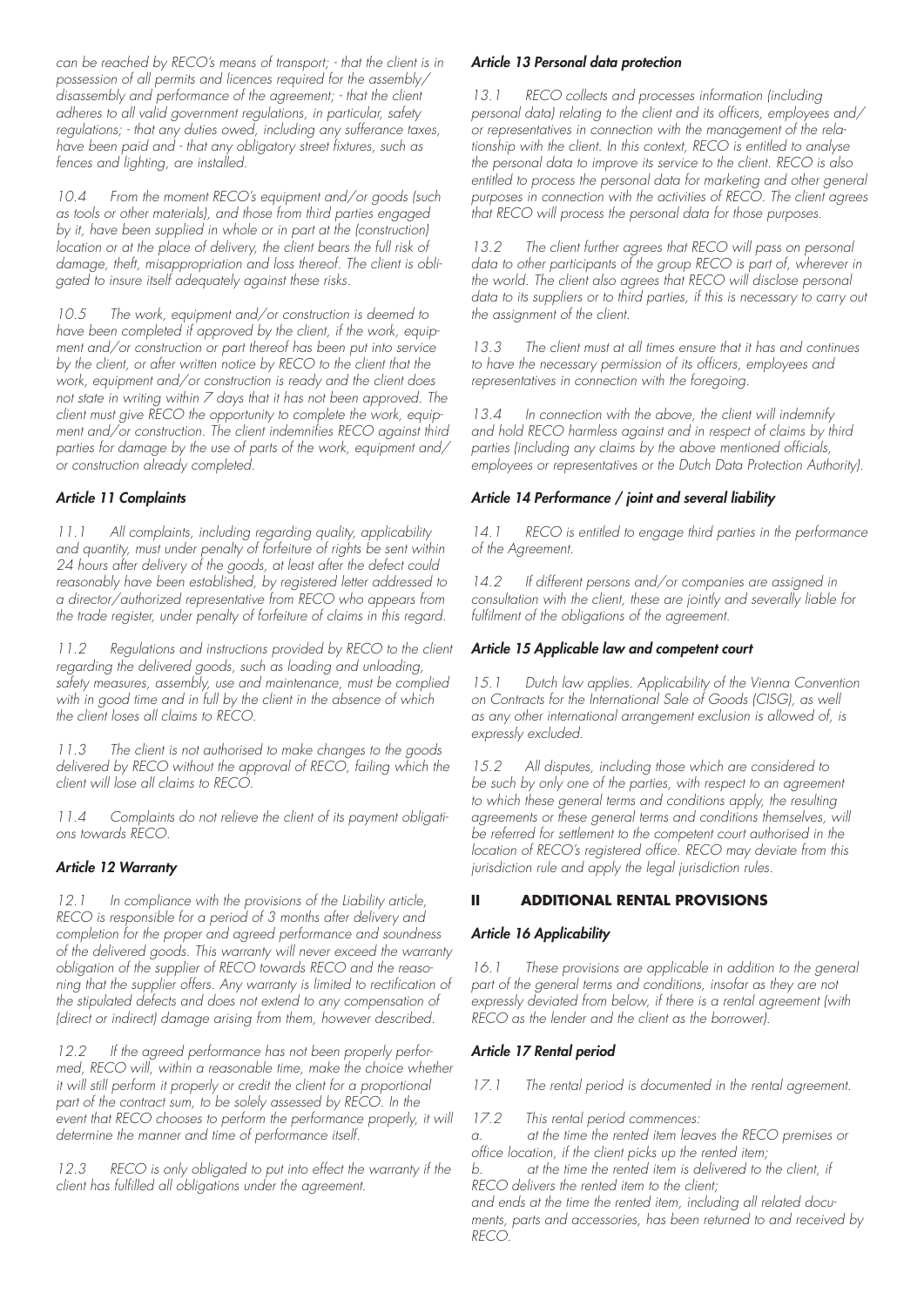*17.3 If the parties have agreed on a fixed term of the rental agreement, the client is not allowed to return the rented item before the end of the agreed term.* 

*17.4 If – only after written permission of RECO – the rented item is returned to RECO before the end of the agreed rental term, the client is obligated to pay RECO the fees due on the basis of the agreement, based on the agreed rental period, as well as additional costs resulting from early return of the rented item. The costs of returning the goods will be borne by the client.*

*17.5 Delays that arise during loading and/or unloading, transport and/or delivery of the rented item due to circumstances that are reasonably for the risk of the client are also included in the rental period.*

*17.6 The rental period will also be extended for any delay in the return of the rented item after the agreed period, including the*  time involved in repairs, cleaning, etc. of the rented item due to the *client's negligence. RECO will then be entitled - in addition to a payment of the rent due for the renewal - to demand a compensation from the client of all the damage suffered by RECO. This compensation includes in any case the costs of missed rental income, the costs of possibly having to hire replacement machines, etc. and other costs such as transport and administration costs. The client indemnifies RECO against any claims by third parties that result from this.*

*17.7 RECO is entitled to replace the rented item with other properties of the same type during the rental period.*

## *Article 18 Rental price / payment*

*18.1 The rental price and any additional cost elements, such as any costs of fuels, etc., are included in the agreement.* 

*18.2 Unless the parties have agreed otherwise, the rental price is exclusive of VAT and all other taxes and rights that must or may be levied by the client before or in connection with the rental agreement.*

*18.3 The rental price is calculated per day, with a part of a day being considered as a whole day.*

*18.4 Extra hours will be charged, less hours will not be charged unless otherwise agreed in writing.*

*18.5 RECO or its authorised representative can record the type and number of rental hours made on workslips. In that case, the workslips will be drawn up daily or weekly and signed by both parties for agreement. If the client or its authorised representative does not use the opportunity offered for signature, the client is deemed to be in agreement with the contents of the workslips.*

*18.6 The client must, at its expense, ensure that the necessary (construction) permits and approvals for the assembly, delivery and completion, use and disassembly under the law or otherwise required are available on time, as well as that the client complies with applicable government regulations, in particular safety regulations, and ensure that any taxes, taxes, fines and duties due, including municipal levy on encroachments in, on or above public land, are paid in good time and in full.* 

*18.7 Unless otherwise agreed in writing, the rental price must be paid after the start of the rental period on the first day of each month. Unless otherwise agreed in writing, transport, delivery and*  completion fees as well as other costs must be paid at the start of the *rental period. Compensation for the disassembly and return of the rented item must be paid upon termination of the rental.*

*18.8 The rental price and other compensations can be revised on 1 January of each year on the basis of the consumer price index (CPI) of all households (2000=100), as published by Statistics Netherlands.* 

*18.9 The rental price for mechanical equipment is based on a maximum working week of 45 hours. With regard to weeks during which the hired item is in use for more than 45 hours per week, the price may be increased in proportion to the agreed upon price and the amount of overtime (in hours). The client is obligated to provide RECO with a written statement of the amount of overtime worked every four weeks.*

#### *Article 19 Deposit*

*19.1 RECO may determine a deposit which the client must pay to RECO before the start of the rental period. The deposit is determined in proportion to the agreed rental period and the value of the rented item.*

*19.2 If the client does not pay the deposit in time, RECO may terminate the lease unilaterally by extrajudicial dissolution, without prejudice to the right of RECO to compensation.*

*19.3 The deposit cannot be considered by the client as a prepayment on the rental price due. At the end of the rental agreement, RECO may compensate the client for any sums due, including an unpaid part of the rental price and/or compensation or costs that RECO has to make to bring the rented item back into the condition*  in which the borrower received it, with the deposit. The deposit *will be refunded if it is established that the client has fulfilled all its obligations.*

#### *Article 20 Collection / delivery of the rented item / inspection*

*20.1 RECO and the client may agree that RECO will deliver the rented item to the client. Agreed delivery times can never be considered to be fatal terms.*

*20.2 The client must give RECO the necessary instructions for supplying and removing the items in good time. The client must provide sufficient unloading facilities at the delivery address. The client will do everything possible to ensure that the rented item can be received immediately upon arrival.*

*20.3 Any delays in delivery caused by or at the risk of the client (waiting time etc.) are at the expense of the client. The costs involved are calculated by RECO as additional costs to the client.*

*20.4 The client may inspect or assess the rented item immediately upon receipt.*

*20.5 If any visible defects, defects, damage, leaks etc. are found during this inspection or assessment, they must be reported to the lender immediately after receipt of the rented item, followed by a written confirmation thereof.*

*20.6 If the client does not use said right to an inspection or assessment, or does not report the outcome thereof in time, the client is deemed to have received the rented item in good condition and ready for use.*

*20.7 Any defects etc. of the rented item which the client could not reasonably have discovered during the inspection/assessment, as well as damage to and destruction or loss of the rented item during the rental period must be reported to RECO immediately, but not later than 24 hours after its discovery, stating all the details and followed by an immediate written confirmation of this to RECO. All consequences of not immediately reporting are at the risk and expense of the client.*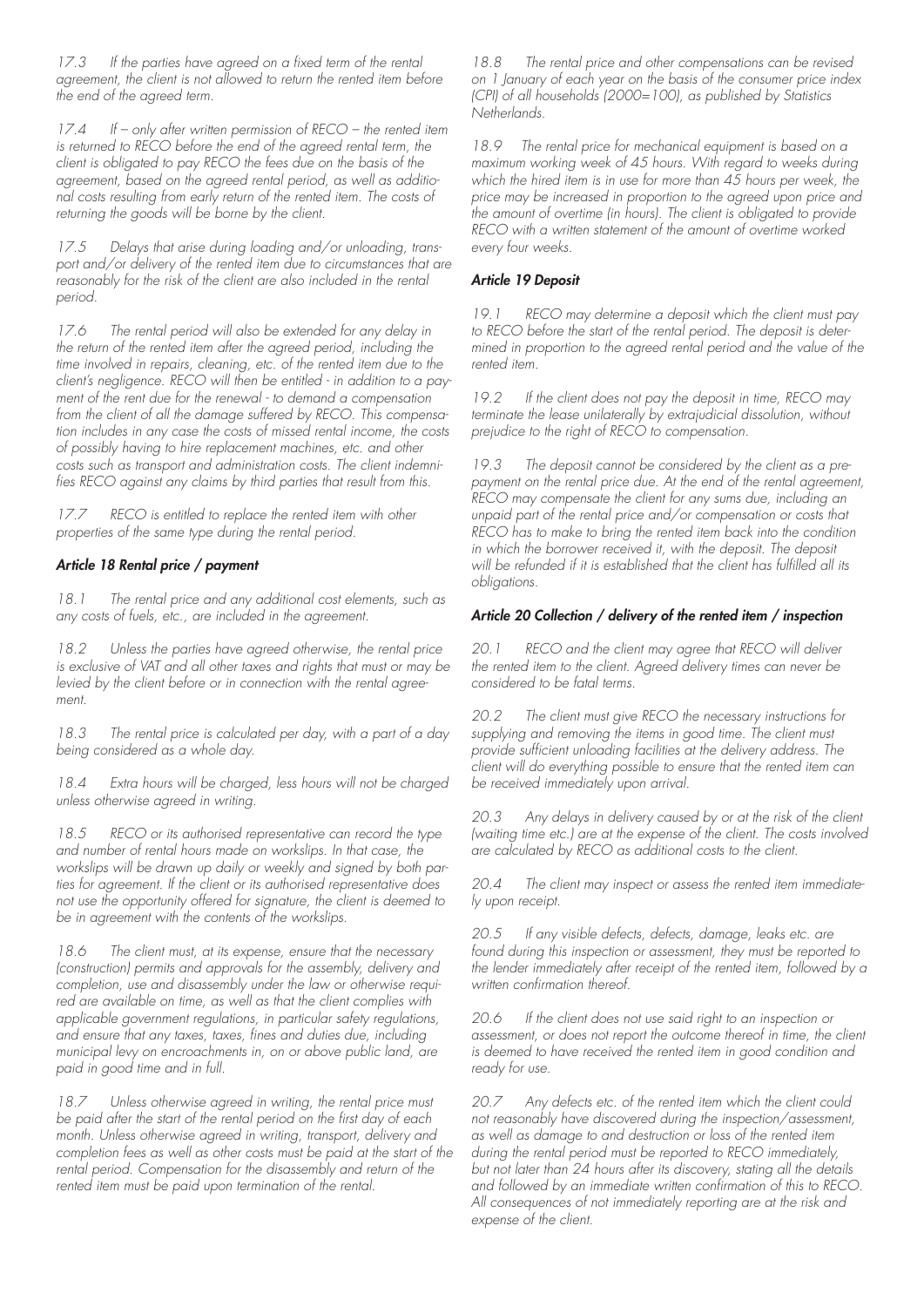## *Article 21 (Transport) Risk*

*21.1 During the entire rental period, including during transport carried out by the client, the client bears the risk of loss or damage to the rented item. The client is obligated to pack and load the*  rented goods in accordance with the nature of the goods and the *method of transport. This also applies to the client who receives the goods from RECO in containers, but takes care of the unloading and reloading itself. The goods must be carefully loaded so that no damage can occur during transport due to shifting or tipping of the load*

*21.2 If, upon request of the client, the services of RECO employees are used at the time of loading/unloading, coupling or uncoupling, this is done entirely at the client's own risk.*

*21.3 Unless otherwise agreed in writing, the client will, if it has been agreed that the goods will be delivered to and/or collected from the client by RECO, assist in the loading/unloading of the goods at the agreed location. If the client does not provide the necessary assistance in loading and/or unloading the goods, the resulting costs will be borne by the client.*

## *Article 22 Provision / return*

*22.1 The client must return the rented item to RECO after the end of the rental period in the condition in which it was received - subject to normal depreciation and wear - and including the keys and other accessories supplied, or make them available for collection, as agreed.*

*22.2 Unless the parties have expressly agreed in writing to renew the agreement, the client cannot invoke any renewal.*

*22.3 Upon termination of the rental agreement, the client will return the rented item to RECO in an undamaged and clean state. The client will receive a returned goods slip stipulating the items returned. The findings and records of RECO are binding. If the returned goods slip contains inaccuracies, the client must notify RECO accordingly by registered letter within 8 days of the returned goods slip being issued, on penalty of cancellation of these rights. RECO will inspect the rented equipment within fourteen days following return of the*  rented item, in the presence of the client, and will notify the client *in writing of any defects and damage. With regard to any defects and damage observed during inspection, the findings and records of RECO are binding. RECO is entitled to repair, replace and clean the returned rented item(s), if deemed necessary. All costs connected herewith will be charged to the client and will be invoiced separately. This is without prejudice to the right of RECO to compensation for damage and other costs. This compensation includes in any case the costs of missed rental income, the costs of possibly having to hire replacement for the rented item and other costs such as transport and administration costs that RECO has to make during the period of cleaning, repair, etc.*

*22.4 If the client does not return the rented item for any reason after the end of the rental period, RECO has the choice - without having to communicate this - to extend the rental period by one day each time or to declare the client immediately in default. RECO may in that case dissolve the agreement in whole or in part with immediate effect by a written declaration and recover the rented item at the expense of the client. This is without any obligation to pay compensation for damages, costs and interest for RECO.*

*22.5 If the client cannot return the rented item to RECO for any reason, the client is liable to RECO for compensation for the amount of the day value of the rented item, to be increased by any costs of hiring replacement for the rented item and lost profit.*

*22.6 If the parties agree that the rented item is to be collected by or on behalf of RECO, the client must ensure that it has communi-* *cated to RECO at least 48 hours in advance (not including weekends and public holidays) on what date, what time and address RECO can pick up the rented item. If the rented item is not ready for transport at the time indicated by the client, the client immediately owes all additional costs incurred by RECO.*

*22.7 If, upon termination of the agreed upon or extended rental*  period, the client remains in default to return the rented item in full *or in part to the place agreed or stipulated, RECO reserves the right to claim from the client the rented item or the missing parts thereof with immediate effect, and to remove the item at the client's expense and risk, whereby the client will grant RECO access to the place(s) where the rented item is held.*

### *Article 23 Obligations of the borrower / use / maintenance / repair*

*23.1 The client will ensure that, during the rental period, it uses and maintains the rented item according to the intended purpose and under the framework for which the rented item is appropriate, taking into account the operating, use and/or maintenance requirements of RECO and/or the manufacturer. The client/its staff, auxiliary persons and/or other persons who, by order and/or*  under the responsibility of the client, operate the rented item must be *familiar with the user instructions and/or (other) manuals, which are present with or fixed to the rented item and must act in accordance with them. The client will also ensure that all persons who operate the rented equipment are competent with regard to this operation and have the necessary (statutory) compulsory diplomas, certificates, driving licenses, etc.*

*23.2 The client is responsible, as far as this is applicable, for the use of the correct fuels and lubricants and must ensure that the oil remains at the correct level.*

*23.3 The client is obligated to ensure with due care that the rented item is in good condition, present, and not mixed up during the rental period. The client is obligated to perform the daily maintenance of the rented item. If the required expertise is not available, the assistance must be sought from RECO and the costs will be borne by the client. The client itself is not allowed to make any repairs to the rented item. Unless otherwise agreed, the client owes the maintenance costs to RECO in the event of a rental of such a long term that maintenance of the rented item by RECO is necessary. The client remains liable for the rental price during the period in which the maintenance is carried out by RECO.*

23.4 The client is liable for all damage incurred during the rental *period and must report this damage to RECO immediately after its occurrence, stating all details. Repair of damage and/or repair work may only be carried out by RECO or - after its explicit consent - at the direction of RECO. If return/transport is necessary for repair work, this will only be done at the expense and risk of RECO if RECO has agreed to do so in writing in advance;*

*23.5 The costs of the changes made to the rented item after authorisation has been granted will be borne by the client. The client is not entitled to any reimbursement of the said costs or to any increase in the value of the rented item as a result of the change. At the end of the rental agreement, RECO decides whether it wishes the modifications made by the client to be removed or whether removal is not necessary. In the first case, the client must return the rented item to the state in which it was at the start of the rental period. The costs involved are for the account of the client.*

*23.6 RECO may, during the rental period, check the condition of the rented item and the manner in which it is used, and may test, adjust, repair or replace the rented item, without any right to compensation for direct or indirect damage to the client. The client will ensure that RECO or its authorised representative has access to the rented item.*